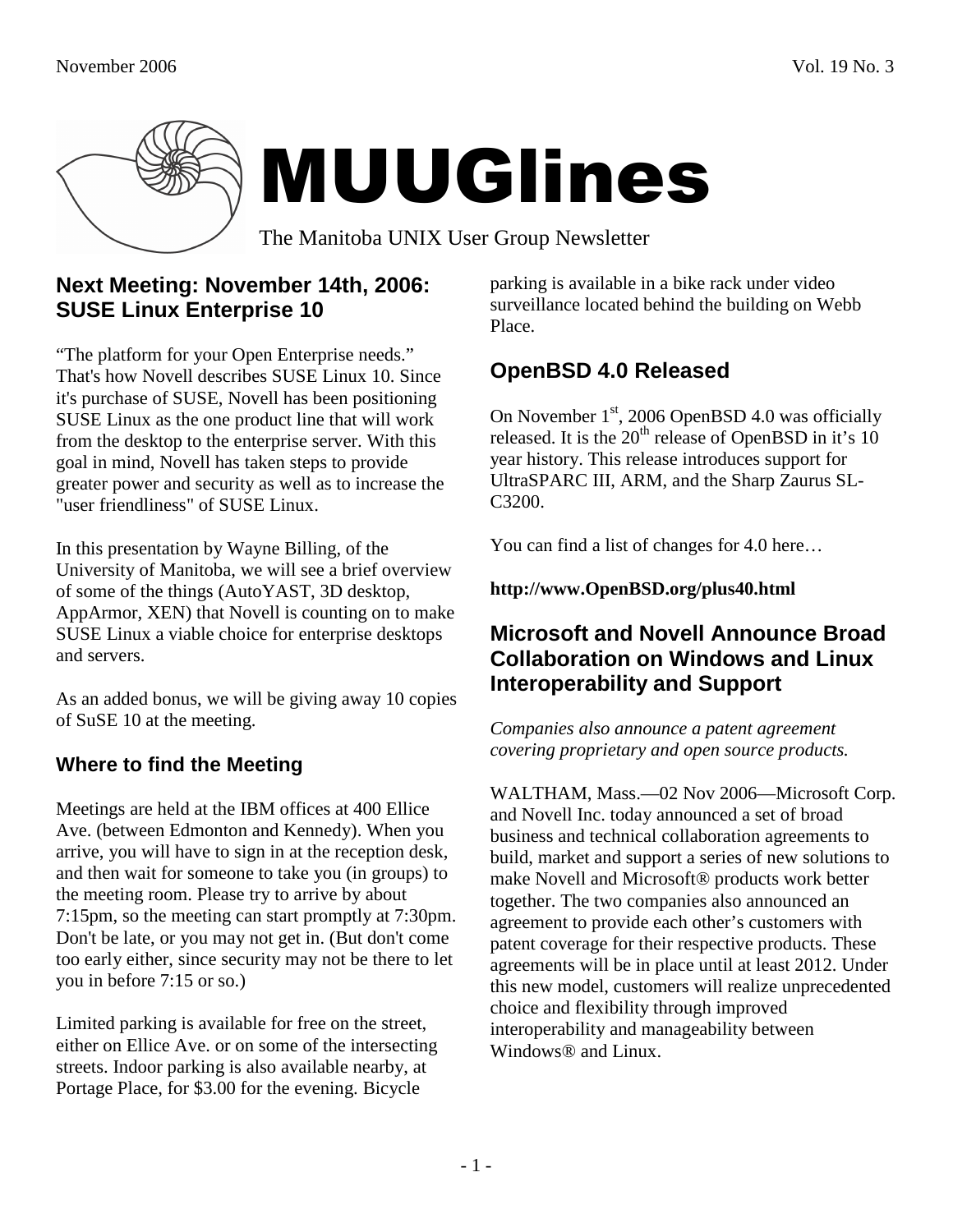"They said it couldn't be done. This is a new model and a true evolution of our relationship that we think customers will immediately find compelling because it delivers practical value by bringing two of their most important platform investments closer together," said Steve Ballmer, CEO of Microsoft. "We're excited to work with Novell, whose strengths include its heritage as a mixed-source company. Resolving our patent issues enables a combined focus on virtualization and Web services management to create new opportunities for our companies and our customers."

Under the agreement, Novell is establishing clear leadership among Linux platform and open source software providers on interoperability for mixedsource environments. As a result, Microsoft will officially recommend SUSE Linux Enterprise for customers who want Windows and Linux solutions. Additionally, Microsoft will distribute coupons for SUSE Linux Enterprise Server maintenance and support, so that customers can benefit from the use of an interoperable version of Linux with patent coverage as well as the collaborative work between the two companies.

"Too often technology companies ask their customers to adapt to them. Today we are adapting to our customers," said Ron Hovsepian, president and CEO of Novell. "Microsoft and Novell are enabling customers to take advantage of each other's products where it makes sense in their enterprise infrastructure. We jointly believe that our business and patent agreements make it possible to offer the highest level of interoperability with the assurance that both our companies stand behind these solutions."

## **Oracle Announces The Same Enterprise Class Support For Linux As For Its Database**

*Dell, Intel, HP, IBM, Accenture, AMD, BP, EMC, BMC, and NetApp Join Unbreakable Linux Program* 

REDWOOD SHORES, Calif., 25-OCT-2006 01:03 PM Today Oracle announced that it would provide the same enterprise class support for Linux as it provides for its database, middleware and applications products. Oracle starts with Red Hat Linux, removes Red Hat trademarks, and then adds Linux bug fixes.

Currently, Red Hat only provides bug fixes for the latest version of its software. This often requires customers to upgrade to a new version of Linux software to get a bug fixed. Oracle's new Unbreakable Linux program will provide bug fixes to future, current, and back releases of Linux. In other words, Oracle will provide the same level of enterprise support for Linux as is available for other operating systems.

Oracle is offering its Unbreakable Linux program for substantially less than Red Hat currently charges for its best support. "We believe that better support and lower support prices will speed the adoption of Linux, and we are working closely with our partners to make that happen," said Oracle CEO Larry Ellison. "Intel is a development partner. Dell and HP are resellers and support partners. Many others are signed up to help us move Linux up to mission critical status in the data center."

"Oracle's Unbreakable Linux program is available to all Linux users for as low as \$99 per system per year," said Oracle President Charles Phillips. "You do not have to be a user of Oracle software to qualify. This is all about broadening the success of Linux. To get Oracle support for Red Hat Linux all you have to do is point your Red Hat server to the Oracle network. The switch takes less than a minute."

"We think it's important not to fragment the market," said Oracle's Chief Corporate Architect Edward Screven. "We will maintain compatibility with Red Hat Linux. Every time Red Hat distributes a new version we will resynchronize with their code. All we add are bug fixes, which are immediately available to Red Hat and the rest of the community. We have years of Linux engineering experience. Several Oracle employees are Linux mainline maintainers."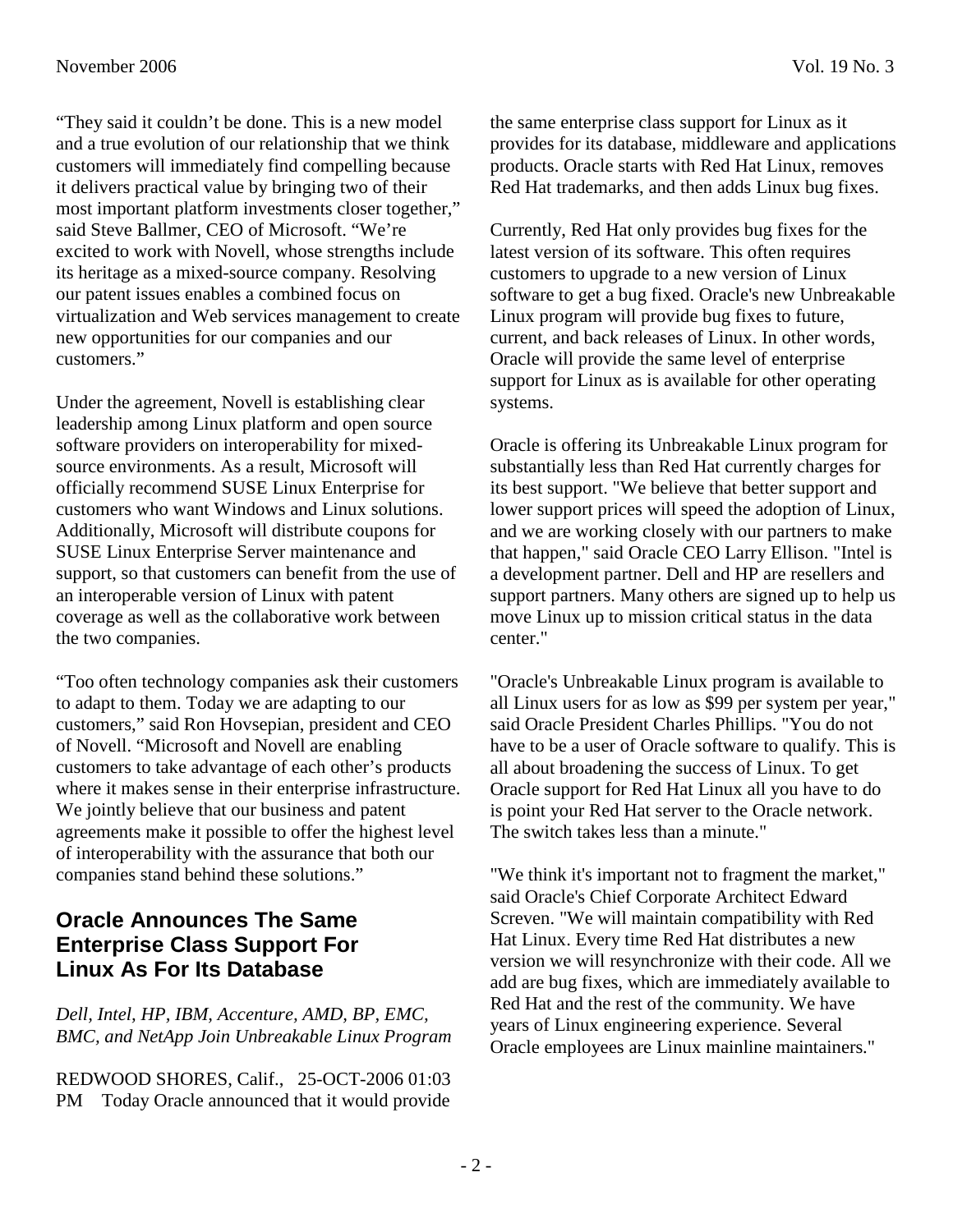# **Linux Annoyances for Geeks**

By Michael Jang O'Reilly Media, Inc., 2006

#### *Reviewed by Michael Doob*

The title of this book is something of a misnomer. While it ostensibly is a book for sys admins trying to cope with inexperienced users, it is in fact a book on elementary/intermediate system administration. The "users" are an artifact to introduce a wide variety of problems that might occur during the day to day operation of a Linux system in a business environment, or, more importantly, would be ones of interest to relatively new Linux users who would like add to their ability to administer their own systems. The format adds a lot of humour to the presentation.

The topics covered in successive chapters reflect the purpose of the book. It starts with very easy things: how to configure the basic desktop in gnome and kde, for example. It then gradually moves on to somewhat deeper topics: installing Office products, connecting to the Internet and dealing with different file formats (pdf and mp3, for example) with the different tools.

The next section of this book covers problems with system installation and modification. Again the book uses humour to good effect. For example, the section on good security practices is called "My Boss Told Me to Secure the Server Without Locking the Room." Again, the level is intermediate, with some good hand holding for those doing tasks such as do a new install or recompiling the kernel for the first time.

The final part of the book involves somewhat more advanced problems: methods of coping with many users wanting to utilize limited shared resources, for example.

All in all, this book is really fun to read. If you've administered a multi-user Linux system for any period of time, most of the problems addressed will be ones you've seen before. Nonetheless, there are enough useful tips that something will be new. For Linux users who have spent most of their time

working with built-in applications, this book will give an indication of just how much power is actually available. It gives lots of fun to the curious.

It should also be noted that the author gives information for many different Linux implementations (Fedora, Red Hat, SUSE, Debian).

# **Ubuntu Edgy Announcement**

The Ubuntu team is proud to announce the release of Ubuntu 6.10, codenamed "Edgy Eft". This release includes both installable Desktop CDs and alternate text-mode installation CDs for several architectures.

Ubuntu is a Linux distribution for your desktop or server, with a fast and easy install, regular releases, a tight selection of excellent packages installed by default, every other package you can imagine available with a few clicks, and professional technical support from Canonical Limited and hundreds of other companies around the world.

Ubuntu 6.10 will be supported for 18 months on both desktops and servers. Note that the previous stable release (6.06 LTS) is a long-term support release, and so users requiring a longer support lifetime may choose to continue using that version rather than upgrade to or install 6.10.

You can get it here…

#### **http://www.ubuntu.com/**

## **USENIX 2007 Call For Papers**

On behalf of the 2007 USENIX Annual Technical Conference program committee, we request your ideas, proposals, and papers for tutorials, refereed papers, and a poster session.

The program committee invites you to submit original and innovative papers to the Refereed Papers Track of the 2007 USENIX Annual Technical Conference. Authors are required to submit full papers by 11:59 p.m. PST, Tuesday, January 9, 2007.